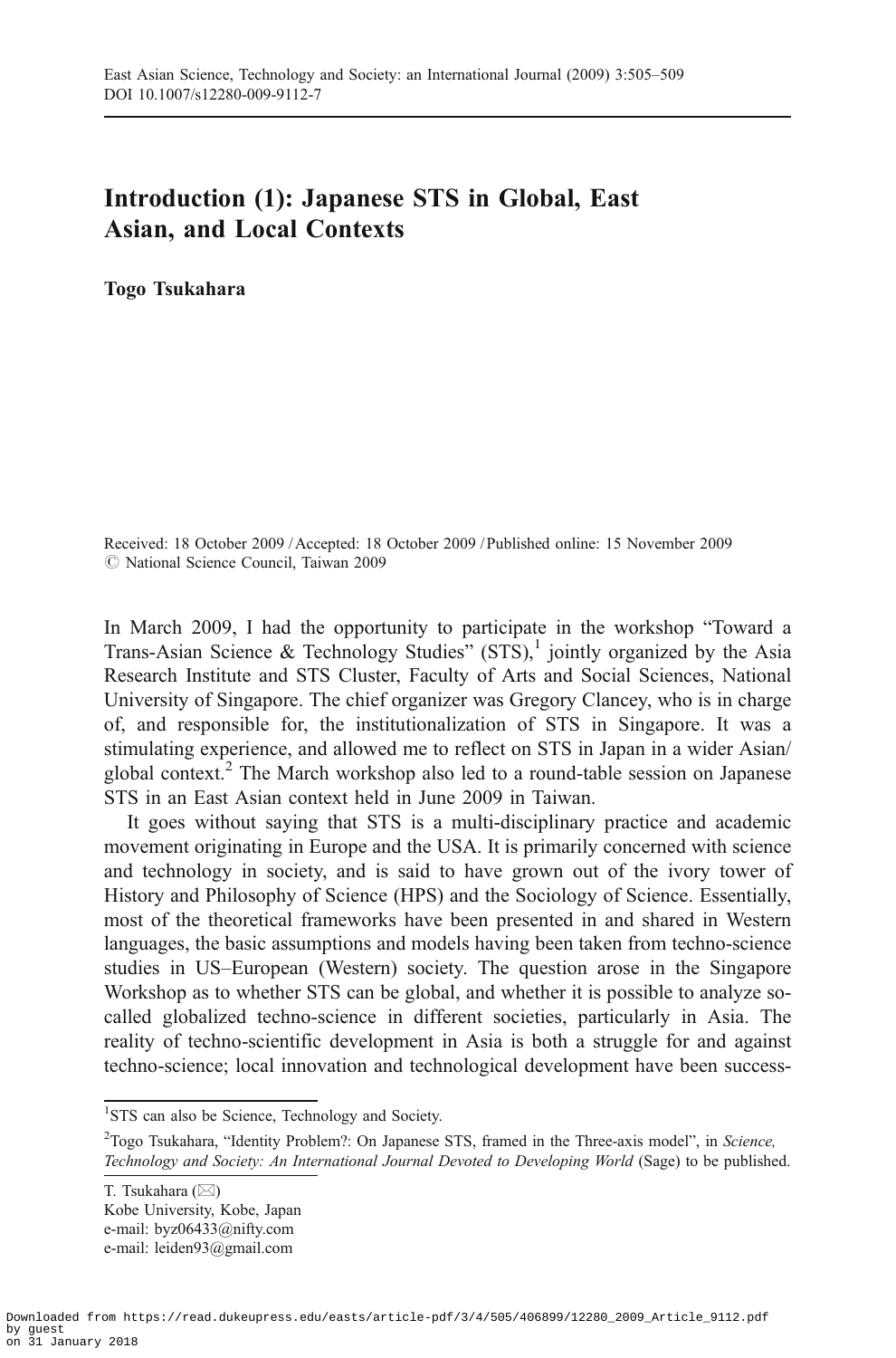fully achieved by some, and there have been strong calls for more techno-scientific progress to be made. We also recognize the tragic aspect of the fact that while some are eager to adapt and adjust to it, some suffer from it and have to deal with problems such as environmental destruction, the side-effects of medicine, and the alienation of humanity by technology. We need to understand how to deal with science and technology in our social settings, and not only seek to advance technoscience but also to control and regulate it through social/epistemological insights and democratic consensus. It was an exciting experience to discuss with other Asian colleagues how Asian STS should respond to techno-science in different Asian contexts, and to ask questions and discuss the topic from a wider perspective.

In the Singapore Workshop, we reconfirmed that there were early Indian initiatives to deal systematically with STS in Asia, as can be seen in the emergence of Science, Technology and Society: An International Journal Devoted to the Developing World (Sage) in 1995. We noted that the establishment of the East Asian STS journal, East Asian Science, Technology and Society: an International Journal (Springer) followed initiatives by Indian scholars in 2006. In these journals, we see a growing "scientific (journal) community of STS" in Asian academia. Local societies emerged in research communities in Asia, such as the Japanese STS Society in 2001, and the institutionalization of STS took place within various local settings and universities.

There has also been an emerging trend for scholars to network with each other at international STS conferences such as the Tokyo–Kyoto–Hiroshima conference in 1998, and a series of East Asian STS network conferences which have been held nine times in East Asia since  $2000<sup>3</sup>$  One such opportunity for further networking will be the 4S annual meeting to be hosted in Tokyo in August 2010. The 4S conference in Tokyo will surely be a milestone for STS, globally, regionally, and locally.

Having briefly considered the development of STS, Fu Daiwie, the Editor of the EASTS Journal, and I thought that we should prepare for the coming 4S meeting in Tokyo, and we agreed that it would be a good opportunity to review the social context of Japanese STS. Thanks to Taiwanese editorial members, we had an opportunity to organize a round-table session at the 3rd EASTS Journal Conference in Taipei, in June 2009. For that, it was our intention to broadly review the state of Japanese STS, and through that lens continue our discussion of Asian STS.

STS scholars in Asia have been concerned with various questions. What are the factors behind the emergence of this trans-disciplinary field in Asia? How can STS help us to deal with the social, philosophical, and cultural problems accompanying the introduction of science and technology in the region since the nineteenth century? Does STS have any influence on techno-science policy-making in Asia? If so, in what way? What are the socio-political, cultural, and economic implications of Asian STS research, and how and for what purpose should Asian STS students seek to exercise it? What are the cultural/epistemological implications and how can the historical impact of the Euro-American origin of techno-science/medicine in Asia be observed? How should independent and indigenous techno-science be carried out,

 $\frac{3}{3}$  East Asian STS network meetings have taken place in the following order and locations: 1. Beijing, 2000; 2. Seoul, 2001; 3. Kobe, 2002; 4.Tapei, 2003; 5. Seoul, 2004; 6.Shingyang, 2005; 7.Kobe, 2006/7; 8.Wuhan 2008;9.Tainan, 2009.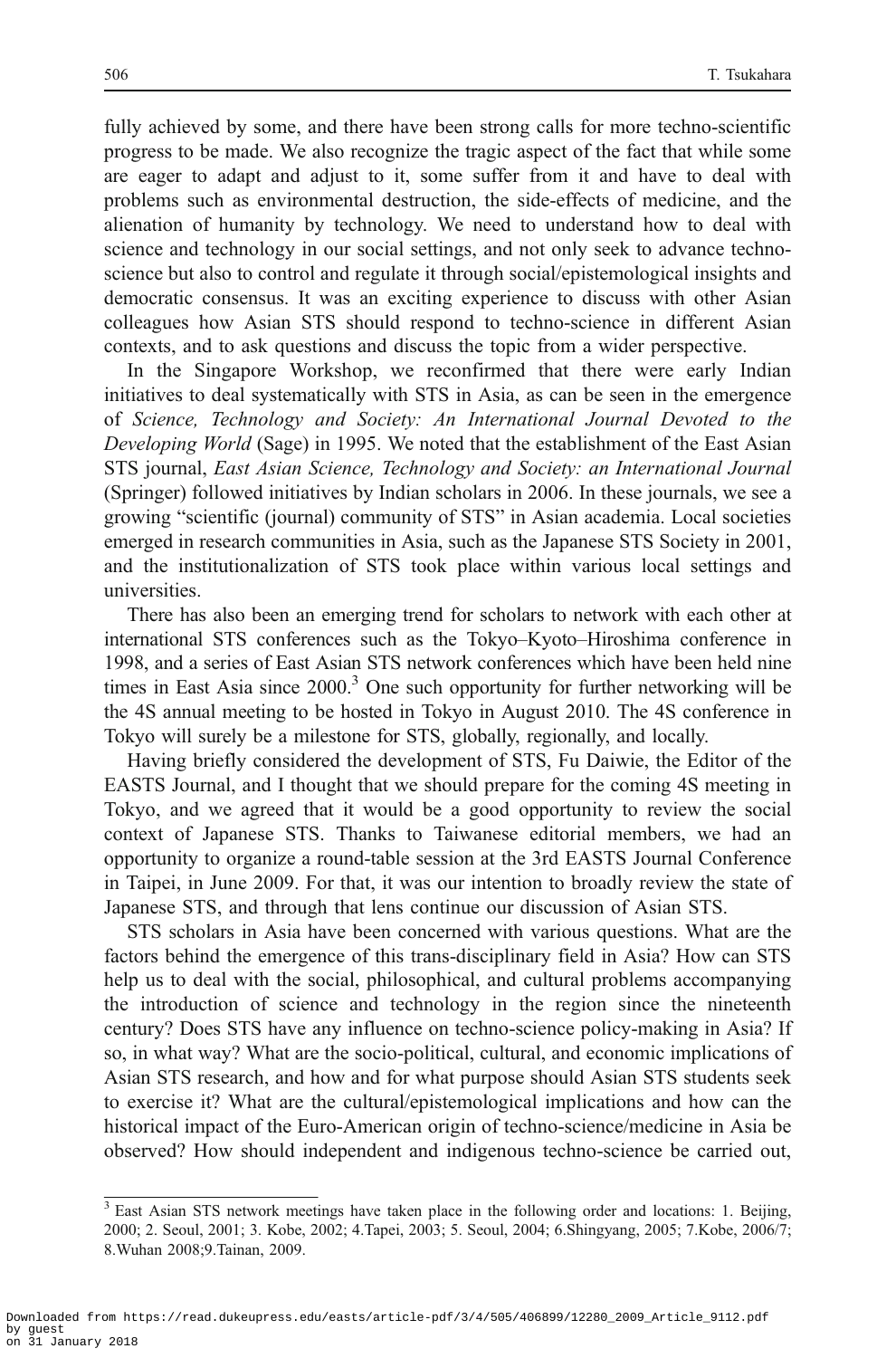and will that lead to successful local innovation, or to imitation? What constitutes local knowledge on nature/body/mind/spirit in the region, and should that local knowledge be preserved or continue to be produced? Should local knowledge production be combined with the universal knowledge production registry system? Since techno-science is undoubtedly a driving force of the modern Western world, should Asia follow the value/production system of so-called modernity? Studies on science and technology from the social sciences and humanities, and various approaches from the perspective of STS, would surely provide useful insights into these questions.

A focus on Japanese STS does not necessarily mean that Japanese STS is taking the lead in East Asian STS. The choice of Japan is rather accidental and relates to the fact that the 4S conference will be held in Japan. Historically, of course, it is generally agreed that the Japanese were the first to adopt Western technology in the East Asian region, and succeeded in national development through Western industrial and military techno-science in the late nineteenth to the early twentieth century. However, it is also obvious that the consequence of Japan's "successful" adaptation of Western techno-science was territorial expansion and aggression towards its neighbors; in other words, Japanese success created more suffering than benefit in the middle of the twentieth century. Moreover, during economic reconstruction in the latter half of the twentieth century, Japanese techno-science enjoyed remarkable growth, and Japanese technology gained its highest reputation by the 1980s. But at the same time, the environment of Japan was compromised and pollution was a major problem; alienation has become a serious social issue and techno-scientific apparatus/instruments have divided the population into rich and poor, and inequality between old and young, men and women, rural and urban; namely, it is recognized these days that techno-science might have created more social problems rather than bringing egalitarian benefit and fraternity to society. Moreover, the economic success of Japan has now turned out to be more short-lived than expected, and Japanese techno-science is not as strong and active as before.

Also in the course of the twentieth century, we notice that the Japanese are the most Westernized amongst East Asians in every aspect, particularly in academia, modeled after Western scholarship, and Western STS has been quickly interpreted and adopted since the 1970s. However, such adaptation does not necessarily mean that Japanese STS leads in Asia. Rather, such adaptation sometimes only represents the colonial and Western-dependent character of intellectuals; Western theoretical frameworks are simply translated without critical examination, and "introduced". It is true that the Japanese were the first in Asia to translate the work of Joseph Needham and Thomas Kuhn, and even Bruno Latour and Donna Haraway, but this does not always mean that Japanese academia has had fundamental intellectual insights and the analytical freedom or inclination to deal with social and scientific problems to the degree of these and other Western "STS intellectuals".

Generally speaking, in the twenty-first century, what the rest of Asia can learn is not how to assimilate Japanese success, but how to avoid repeating Japan's failures. The twenty-first century is a challenging time for Japanese STS. Are scholars still dependent on Western intellectual frameworks, or developing independent scholarship? Can they be critical and sufficiently creative to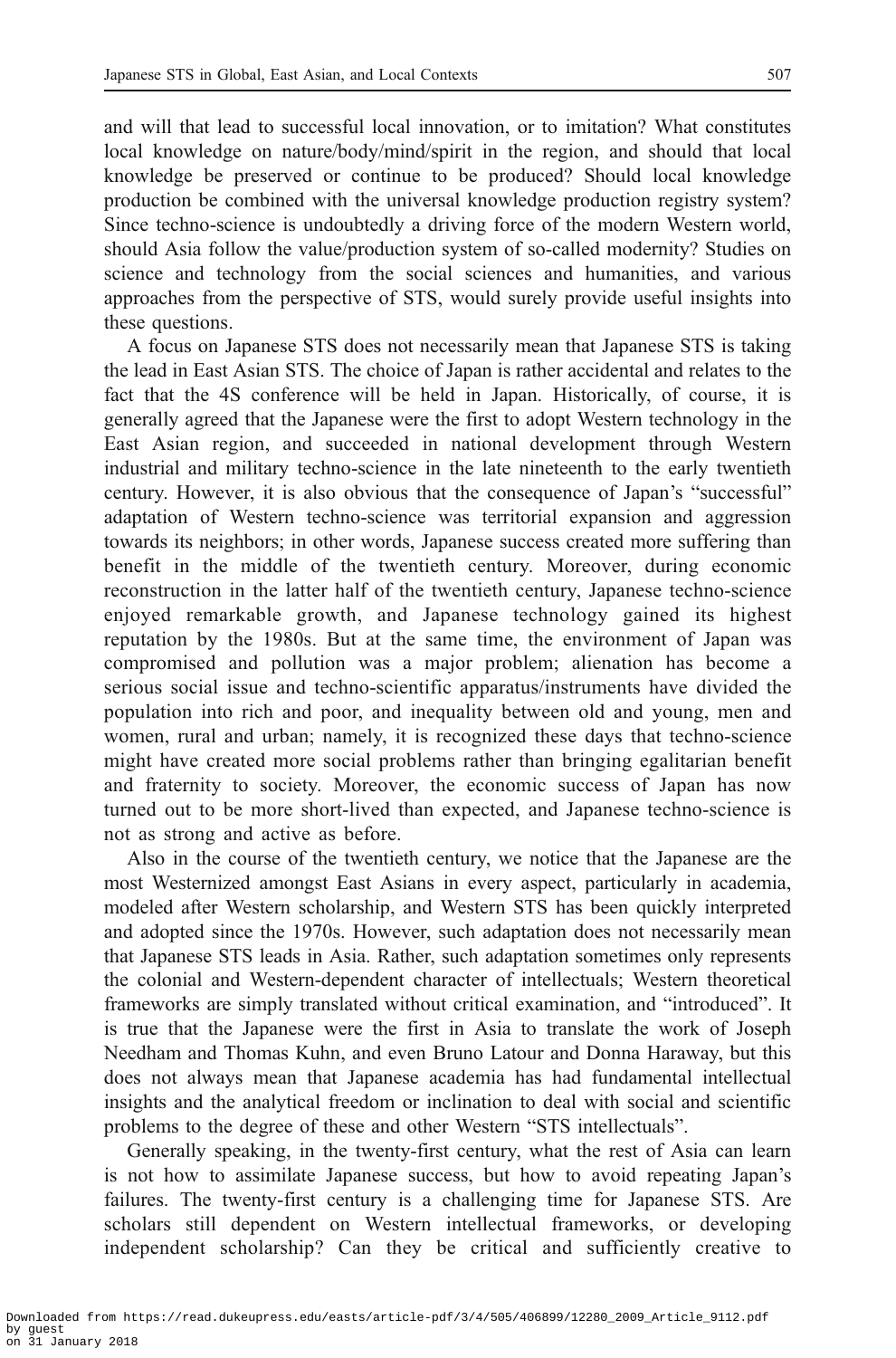analyze/contextualize their own problems caused by the interface of techno-science and society?

In contrast to the stereotypical national image, "the Japanese" are not monolithic. STS in Japan is multi-layered: there is much debate, dispute, and controversy within Japanese STS. It is easily observed that there are deep-rooted internal conflicts and struggles among academics, stemming from their academic/epistemological status and related to their different socio-economic standing. Even if one cannot see any direct confrontation among them, it is easily noticed that there is considerable diversity in their approaches, methodologies, and political positioning. We need to be sensitive in discussing STS in Japan, and it is necessary to specify which side of STS one is talking about. Scholars in Japan have to be subtle but clear on questions such as whether they belong to the High/Low Church, and whether they are taking the side of the newly established DPJ governmental reform. The dramatic shift in political power in 2009 in Japan from the ever-dominant conservative LDP (Liberal and Democratic Party) to the reformist DPJ (Democratic Party of Japan) is a reflection of such diversity and depth of conflict, and a symbol of quiet but drastic transformation in Japanese society and the relationship between techno-science and society.

Thus, it is hoped that these short papers will give readers an outline of the field, and serve to broadly and briefly contextualize STS in Japan from each specialist's view point. We have invited seven presenters, in three groups. They represent those involved in the institutionalization of Japanese STS (Yuko Fujigaki), historians of Japanese science and technology (Low, Clancey, and Setoguchi), and current sociological topics in Japanese STS (Matsumoto, Nakamura, and Sakura). The topics I have asked them to discuss are as follows:

- Institutionalization of Japanese STS and 4S: Yuko Fujigaki, on Japanese STS institutionalization and current topics, and 4S.
- Historians: Morris Low (History of Japanese Science), Gregory Clancey (History of Technology in Japan), and Setoguchi Akihisa (History of Biology, with a special focus on Darwinism.)
- Sociology and Active Topics in STS: Miwao Matsumoto (Sociology of Sciences/Technology), Masaki Nakamura (Science Communication, with Special Reference to the Science Café Movement in Japan) and Osamu Sakura (Brain Science and Neuro-ethics in Japan and East Asia).

Yuko Fujigaki is currently teaching STS at Tokyo University, and she is in charge of hosting 4S as a member of the board/steering committee of both 4S and the Japanese Society for STS. Together with Hideto Nakajima, newly elected President for Japanese Society of the STS, she is undoubtedly a key person in the recent development of Japanese STS, and has edited one of the standard text books in Japanese, which is now used at Tokyo University. We asked her also to write about current issues and characteristics of Japanese STS.

History of science and technology is an essential part of STS, particularly in Japan. It was historians who created STS in the 1970s and 1980s, and the Japanese history of science and technology is concerned with the interaction between technoscience and society. So we invited three leading experts in the fields: Morris Low for